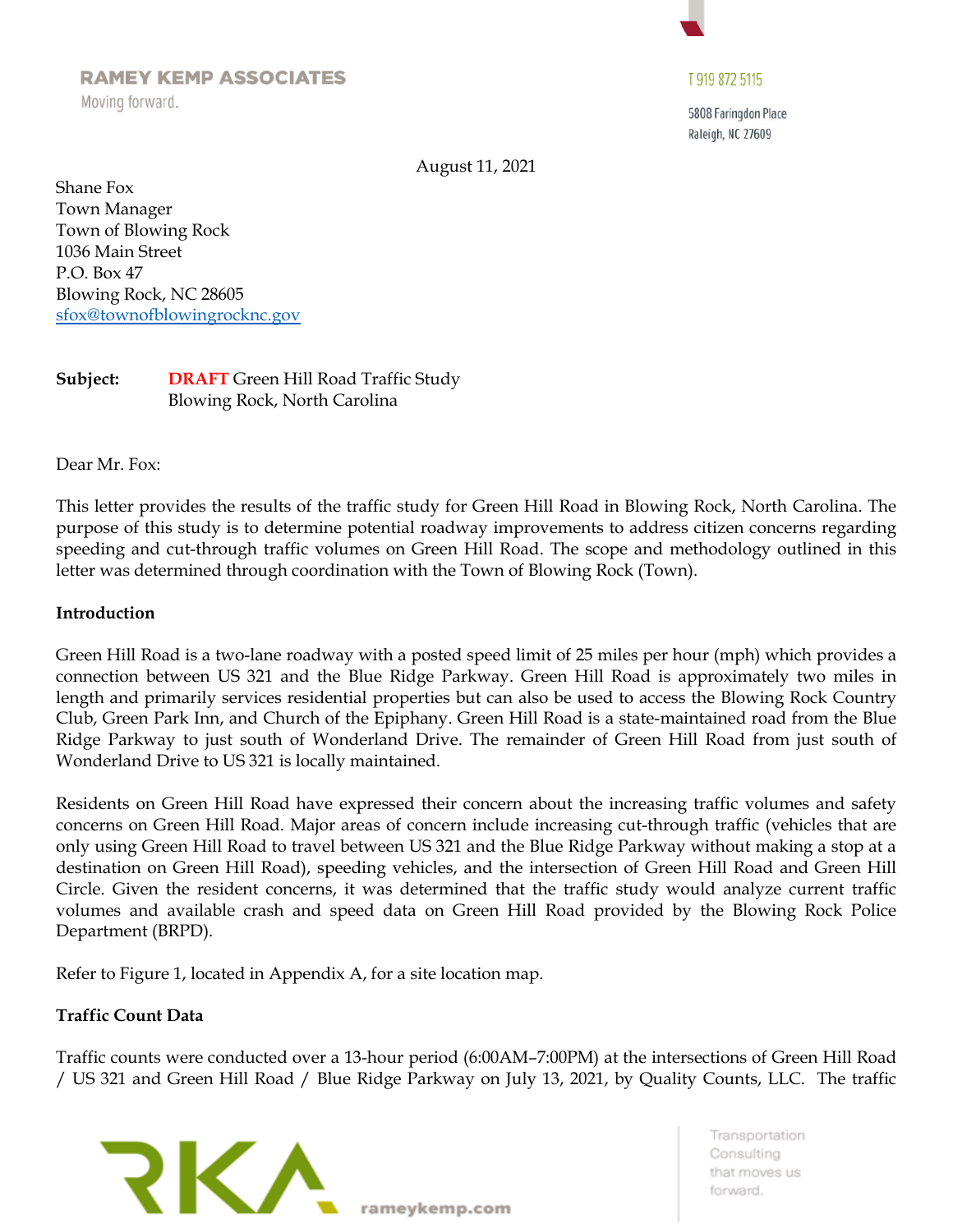**RAMEY KEMP ASSOCIATESDRAFT** Green Hill Road Traffic Study - Blowing Rock, NC | 2 Moving forward.

count data collected at the study intersections captured not only vehicular traffic but identified the number of heavy trucks and other forms of transportation, such as pedestrians and bicyclists. Refer to Appendix B for the peak hour traffic volumes at the intersections of Green Hill Road / US 321 and Green Hill Road / Blue Ridge Parkway.

The peak hour signal warrant from the *Manual on Uniform Traffic Control Devices* (MUTCD) was considered at the intersections of Green Hill Road / US 321 and Green Hill Road / Blue Ridge Parkway; however, the weekday AM and PM peak hour volumes at both study intersections are lower than those necessary to warrant a traffic signal. It is not expected that these intersections would satisfy the MUTCD 8-hour and 4-hour warrants, which the North Carolina Department of Transportation (NCDOT) favors for installation of a traffic signal. These longer period warrants are not typically met for residential areas that do not meet peak hour warrants due to the distinct peak traffic periods for residential development.

# **Crash Data**

Crash data was obtained from the BRPD along Green Hill Road within the study area. The provided crash data included a summary of crashes from March of 2013 through December of 2020. A summary of the crash data along Green Hill Road is provided in Table 1. A copy of the crash data provided by BRPD can be found in the Appendix C.

| <b>Intersection</b>                      | <b>Total Crashes</b> |  |  |
|------------------------------------------|----------------------|--|--|
| Green Hill Road at US 321                | 2                    |  |  |
| Green Hill Road at Village Drive         | 3                    |  |  |
| Green Hill Road at West Green Hill Drive | 1                    |  |  |
| Green Hill Road at Green Hill Circle     | 1                    |  |  |
| Green Hill Road at Fairway Court         | 1                    |  |  |
| Green Hill Road at Green Hill Woods      | 1                    |  |  |
| 3<br>Green Hill Road at Edge Hill Road   |                      |  |  |
| TOTAL                                    | 12                   |  |  |

# **Table 1: Crash Data Location Summary**

Crash data indicated that 12 crashes were reported on Green Hill Road over the eight-year period of crash data obtained by BRPD. Based on a review of the crash data, a majority of the reported crashes on Green Hill Road were likely a result of vehicles driving too fast for the conditions, the horizontal curvature of Green Hill Road, and/or narrow travel lanes. Of the 12 crashes reported, three (3) occurred at/near the intersection of Green Hill Road and Village Drive due to the sharp curve and grade of Green Hill Road at/near its intersection with Village Drive. Additionally, three (3) crashes occurred at/near the intersection of Green Hill Road and Edge



rameykemp.com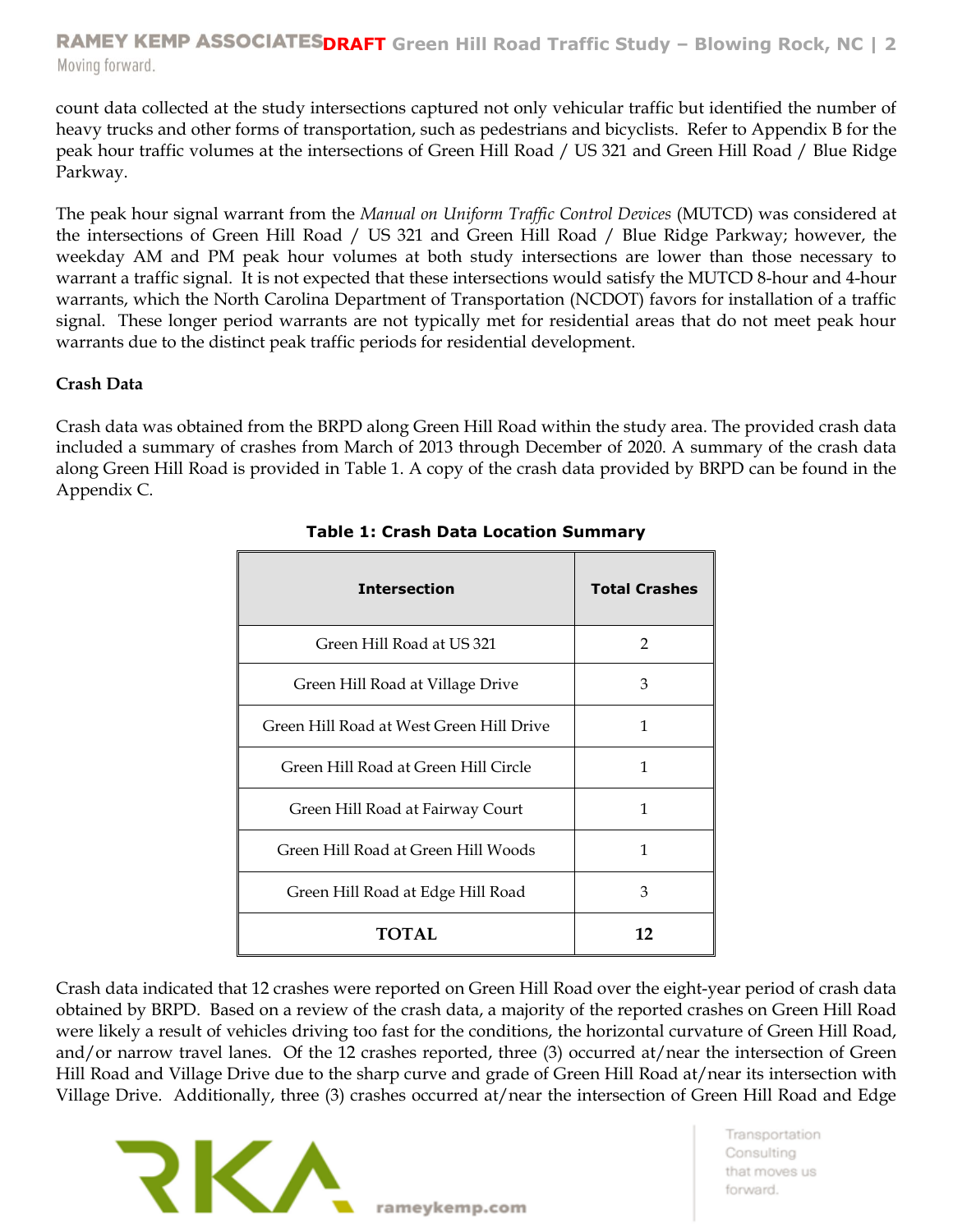Hill Lane due to the horizontal curvature of Green Hill Road and/or narrow travel lanes at/near its intersection with Edge Hill Lane.

# **Speed Data**

Speed data was obtained from the BRPD along Green Hill Road within the study area. The provided speed data included a summary of vehicle speeds along Green Hill Road between Heather Ridge Lane (south) and Edge Hill Lane collected in May and June of 2021. Speed and traffic volume data were collected using a speed display monitor. A summary of the speed data collected along Green Hill Road is provided in Table 2. A copy of the speed data provided by BRPD can be found in the Appendix D.

|                              | Average<br><b>Speed</b> | 50 <sup>th</sup><br><b>Percentile</b><br><b>Speed</b> | 85 <sup>th</sup><br><b>Percentile</b><br><b>Speed</b> | <b>Average</b><br><b>Daily</b><br><b>Traffic</b> |
|------------------------------|-------------------------|-------------------------------------------------------|-------------------------------------------------------|--------------------------------------------------|
| Green Hill Road - Southbound | $26$ mph                | 27 mph                                                | $35$ mph                                              | $381$ vpd                                        |
| Green Hill Road - Northbound | 24 mph                  | $25$ mph                                              | 32 mph                                                | 366 vpd                                          |

**Table 2: Speed Data Summary**

Green Hill Road has a posted speed limit of 25 mph. Speed data indicated that motorists on Green Hill Road travel at an average speed of 25 mph and an 85th percentile speed of 34 mph. The 85th percentile speed is defined as the speed at which 85 percent of drivers travel at or below under free-flowing conditions past a monitored point. Based on a review of the speed data, it should be noted that drivers are traveling at faster speeds in the southbound direction due to the vertical curvature of Green Hill Road between Heather Ridge Lane (south) and Edge Hill Lane.

Stopping sight distance is defined as the distance along a roadway required for a driver to perceive and react to an object in the roadway and to brake to a complete stop before reaching the object. Stopping sight distance is directly related to vehicle speed: as a vehicle travels at increased speeds, the stopping sight distance necessary for a vehicle to come to a complete stop also increases. Due to the physical characteristics of Green Hill Road (horizontal/vertical curvature, limited sight distance, narrow travel lanes, etc.), it is critical that uniform pavement markings and signing are in place so drivers are aware of the upcoming changes in roadway geometry and to bring the focus of drivers to Green Hill Road.

# **Public Engagement**

Public engagement efforts for the Green Hill Road Traffic Study included an online survey, hosted on ESRI's Survey 123, and an interactive map, hosted by ESRI's ArcGIS WebApps. Both platforms were available for public comment from May 17, 2021, through June 15, 2021. Advertising of the platforms was completed by Town staff. The public survey had a total of 222 participants, although participants were not required to answer every question on the survey, so some questions do not have 222 participants. While the interactive map had 201 input points, it should be noted that interactive map participants had no limit on the number of points they could submit; therefore the 201 input points is not necessarily representative of 201 individual participants. A summary of the survey responses and map input are provided in Appendix E.

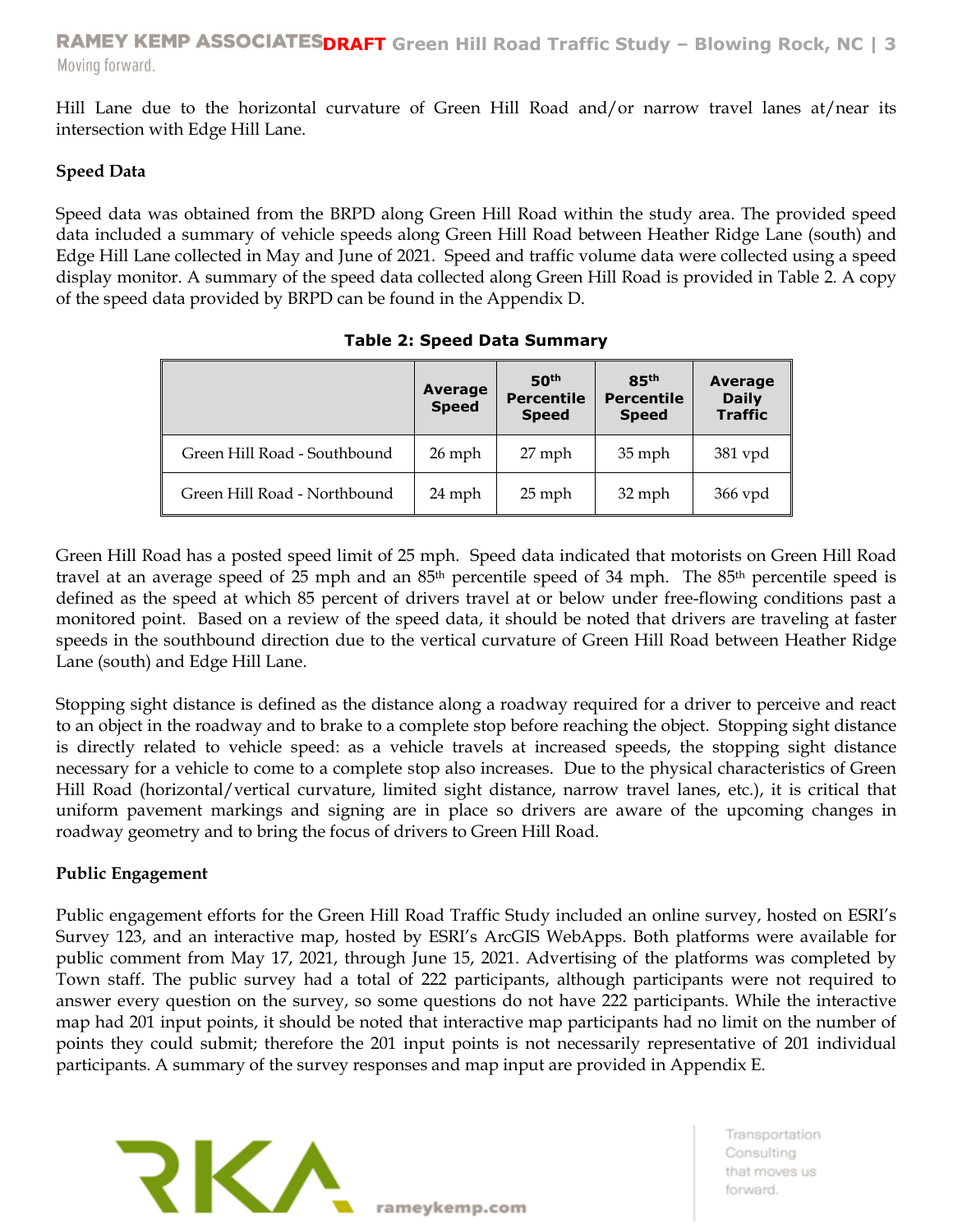# **Summary of Speeding Countermeasures**

Based on a review of public comments from the residents of Green Hill Road and the speed data obtained from BRPD, speed management countermeasures were considered to determine the appropriate countermeasure(s) to reduce driver's speed while traveling along Green Hill Road.

#### All-Way Stop-Control (AWSC)

AWSC at intersections along Green Hill Road was considered as a speeding countermeasure; however, the Manual on Uniform Traffic Control Devices (MUTCD) Section 2B.04.05 states that *"YIELD or STOP signs should not be used for speed control."* It is unlikely that intersections along Green Hill Road will meet the minimum volume criteria outlined in the MUTCD necessary to warrant consideration of AWSC. The addition of AWSC along Green Hill Road at intersections with minimal traffic on the side streets may result in the stop signs on Green Hill Road effectively operating under yield conditions, or drivers ignoring the traffic control altogether due to low traffic volumes on the side streets. Additionally, based on a review of crash data obtained from BRPD over the most recent eight-year period, none of the intersections along Green Hill Road meet the minimum crash criteria outlined in the MUTCD necessary to warrant consideration of AWSC.

# Speed Humps

Speed humps along Green Hill Road were considered as a speeding countermeasure. Speed humps are most effective in a series to retain slower vehicle speeds over a longer distance. The Institute of Transportation Engineers (ITE) *Guidelines for the Design and Application of Speed Humps* provides specific design and application guidance for speed humps:

- Speed humps should not be placed where the roadway horizontal curvature contains a radius of less than 300 feet.
- Speed humps should not be placed where the roadway vertical curvature exceeds an 8% grade.
- Speed humps in a series should be spaced 260 feet 500 feet apart from one another.
- Speed humps are appropriate if the posted speed limit is 30 mph or less.

Additional design and placement considerations for speed humps include proximity to the nearest intersection / private driveways, availability of street lighting, and location of drainage and utility access points. Due to the horizontal and vertical alignment of Green Hill Road in addition to the various intersecting roadways and private driveways, the placement of speed humps may prove challenging along Green Hill Road in accordance with ITE *Guidelines for the Design and Application of Speed Humps.* 

#### Curve Delineation

Enhanced curve delineation along Green Hill Road was considered as a speeding countermeasure. By improving striping and signing along horizontal curves, drivers are more aware of the roadway's curvature and are more likely to slow down to a speed that matches the curve's perceived severity. Warning signs alert drivers to conditions that may call for a reduction in speed or an action in the interest of safety and efficient traffic operations. Examples of warning signs illustrating changes in horizontal alignment (some of which are currently placed along Green Hill Road) from the MUTCD include, but are not limited to, turn/curve signs (W1-1, 2-4), winding road (W1-5), one direction large arrow (W1-6), chevrons (W1-8), and combination horizontal alignment/intersection signs (W1-10, 10a-10e). Examples of improved striping along Green Hill Road include, but are not limited to, uniform application of white mini-skips/lane lines through

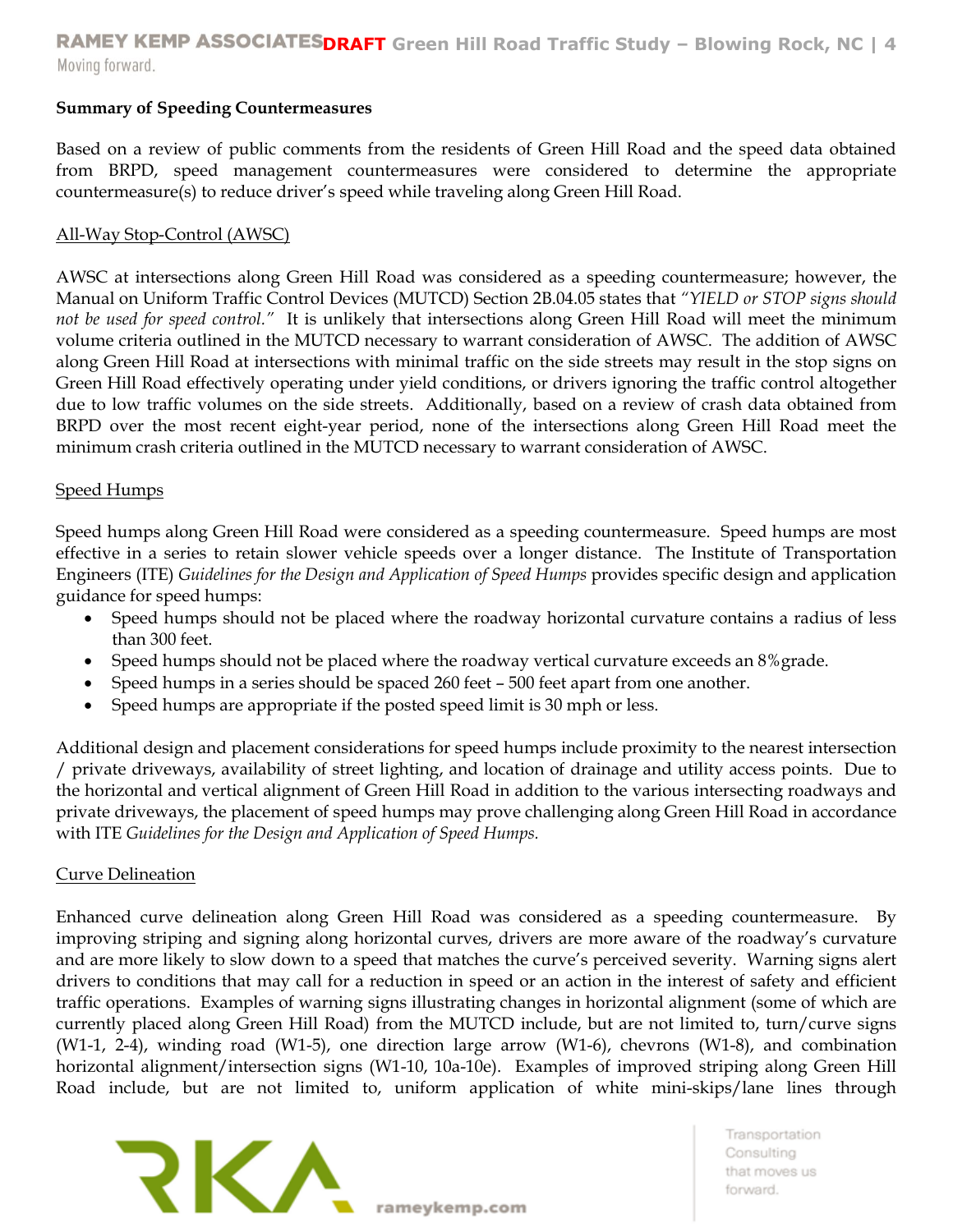# **RAMEY KEMP ASSOCIATESDRAFT** Green Hill Road Traffic Study - Blowing Rock, NC | 5 Moving forward.

intersections/private driveways, retroreflective yellow center line and white lane line pavement markings, and yellow reflective center line markers. The goal of uniform and consistent application of enhanced curve delineation (striping and signing) along Green Hill Road is to bring the focus of drivers to Green Hill Road within their field of view so drivers are more aware of the roadway's curvature and upcoming changes in horizontal alignment.

# Speed Feedback Signs

Speed feedback signs along Green Hill Road were considered as a speeding countermeasure. These portable, interactive signs display a vehicle's current speed to remind drivers to slow down and obey the posted speed limit. One (1) speed feedback sign should be placed in each direction on the straight sections of Green Hill Road (total of two (2) signs) between Edge Hill Lane and Heather Ridge Lane (north). Additionally, speed feedback signs have the functionality to record speed/traffic volume data which can be utilized by BRPD to determine peak times for speeding vehicles throughout the day to utilize for enforcement efforts.

# **Summary of Cut-Through Traffic Countermeasures**

Based on a review of public comments from the residents of Green Hill Road, cut-through traffic countermeasures were considered to determine the appropriate countermeasure(s) to reduce cut-through traffic and commercial vehicles along Green Hill Road.

# Google Maps

Google Maps bases its routing recommendations on two (2) factors: historical traffic patterns/data of the average time it takes to travel a particular section of roadway at certain times/days and real-time data from smartphones that report how fast vehicles are traveling. As a result, Google Maps may recommend Green Hill Road as an alternative route for tourists visiting the Town when the Blue Ridge Parkway is open and if there is congestion, lanes closures, and/or construction on the surrounding roadways during a certain time of day and/or day of the week. Additionally, depending on the origin and destination of a vehicle trip within Town limits, Google maps may recommend Green Hill Road as the fastest route to reach the driver's destination. Therefore, it is recommended that Town staff work with Google Maps to remove Green Hill Road as a routing alternative to reduce cut-through traffic between US 321 and the Blue Ridge Parkway

#### Selective Exclusion Signs

Selective exclusion signs provide notice to roadway users that State or local statutes/ordinances exclude designated types of traffic from using a particular roadway or facility. If used, selective exclusion signs shall clearly indicate the type of traffic that is excluded (MUTCD Section 2B.39). Examples of selective exclusion signs from the MUTCD include, but are not limited to, no trucks (R5-2, 2a) and no commercial vehicles (R5-4).

As drivers enter Green Hill Road from US 321 or the Blue Ridge Parkway, there is existing signing indicating "No Trucks Over 2 Axles." However, these signs may not be visible to commercial vehicles and truck traffic until they have already entered Green Hill Road in which case would be challenging for these types of vehicles to reverse course. MUTCD Section 2B.39.07 states that "*The Selective Exclusion sign should be placed on the righthand side of the roadway at an appropriate distance from the intersection so as to be clearly visible to all road users turning into the roadway that has the exclusion."* It is recommended that the existing "No Trucks Over 2 Axles"

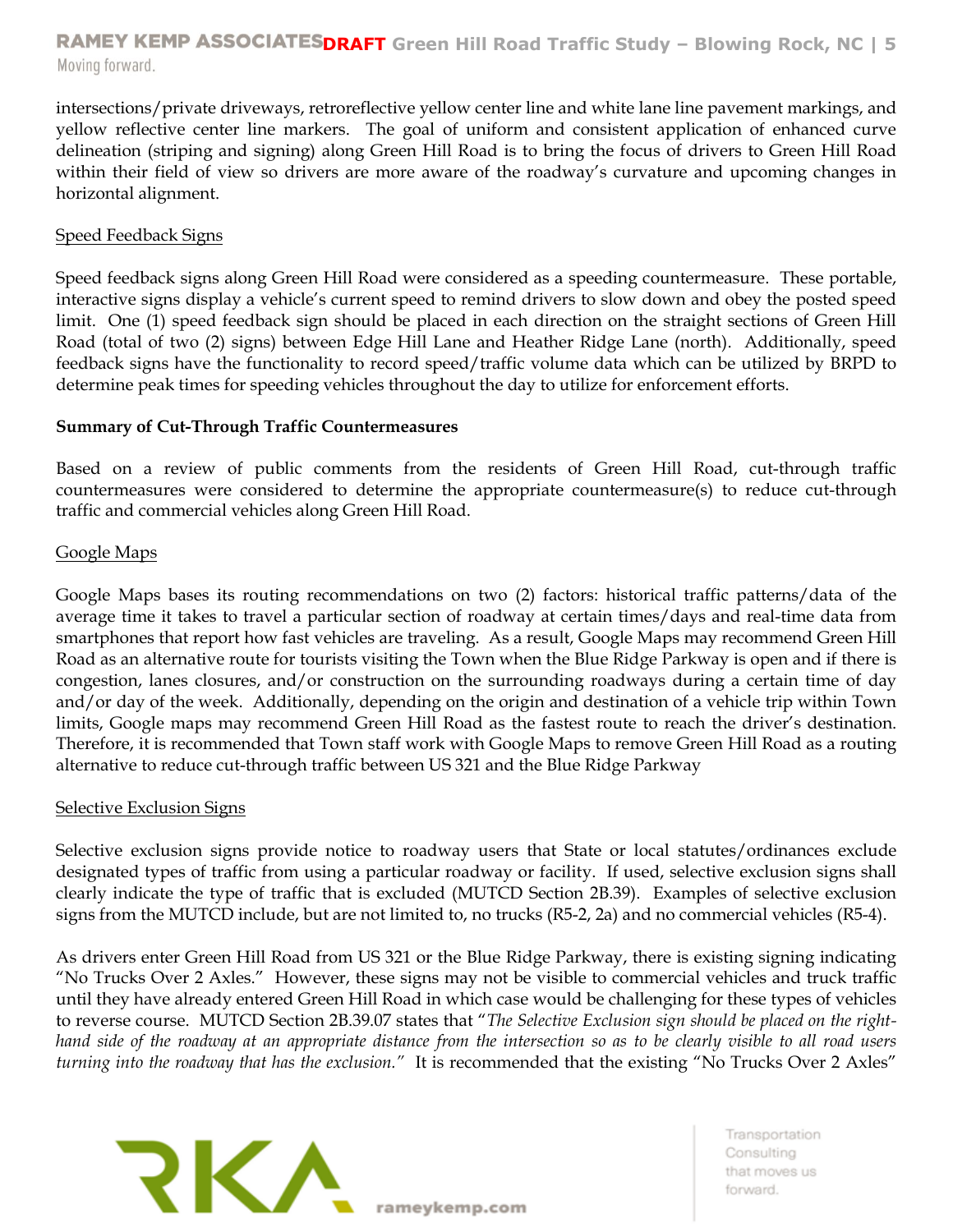**RAMEY KEMP ASSOCIATESDRAFT** Green Hill Road Traffic Study - Blowing Rock, NC | 6 Moving forward.

signing be replaced with selective exclusion signing such as no trucks (R5-2, 2a) or no commercial vehicles (R5- 4).

Additionally, it is recommended that selective exclusion signing be provided in both directions on US 321 and the Blue Ridge Parkway as drivers approach Green Hill Road to provide advance notice of the traffic that is excluded from Green Hill Road. Selective exclusion signing on US 321 and the Blue Ridge Parkway could be paired with movement prohibition signs, such as no right turn (R3-1) and no left turn (R3-2) signing, to further emphasize the traffic that is excluded from Green Hill Road. MUTCD Section 2B.18.03 states that *"If No Right Turn (R3-1) signs are used, at least one should be placed either over the roadway or at the right-hand corner of the intersection."* MUTCD Section 2B.18.04 states that *"If No Left Turn (R3-2) signs are used, at least one should be placed over the roadway, at the far left-hand corner of the intersection, on a median, or in conjunction with the STOP sign or YIELD sign located on the near right-hand corner."*

# **Summary of Green Hill Road / Green Hill Circle Intersection Improvements**

The intersection of Green Hill Road and Green Hill Circle operates under AWSC with painted stop bars on all three (3) approaches and stop ahead signs (W3-1) on Green Hill Road in advance of the intersection. It is recommended that a supplemental distance ahead plaque (W16-2P, 2aP) be installed on the same posts as the stop ahead signs on Green Hill Road to inform drivers of the distance to the stop sign indicated by the warning sign.

Transverse rumble strip markings are recommended on Green Hill Road in advance of the Green Hill Road and Green Hill Circle AWSC intersection. Transverse rumble strip markings consist of intermittent narrow, transverse areas of rough-textured or slightly raised or depressed road surface that extend across the travel lanes to alert drivers to unexpected changes in alignment and conditions requiring a reduction in speed or a stop (MUTCD Section 3J.02). MUTCD Section 6F.87.08 indicates that *"Transverse rumble strips should not be placed on sharp horizontal and vertical curves."*

# **Recommendations**

Based on the findings of this traffic study, the following improvements are recommended along Green Hill Road within the study area:

Speeding Countermeasures

- Install two (2) speed feedback signs on Green Hill Road, one (1) in each direction, between Edge Hill Lane and Heather Ridge Lane (north).
- Install a uniform and consistent application of enhanced curve delineation using warning signs and pavement markings illustrating changes in horizontal alignment on Green Hill Road.

# Cut-Through Traffic Countermeasures

- Coordinate with Google Maps to remove Green Hill Road as a routing alternative between US 321 and the Blue Ridge Parkway.
- Install selective exclusion signing on Green Hill Road and in both directions on US 321 and the Blue Ridge Parkway as drivers approach Green Hill Road.
	- o Movement prohibition signing on US 321 and the Blue Ridge Parkway should also be considered as a supplement to the recommended selective exclusion signing.